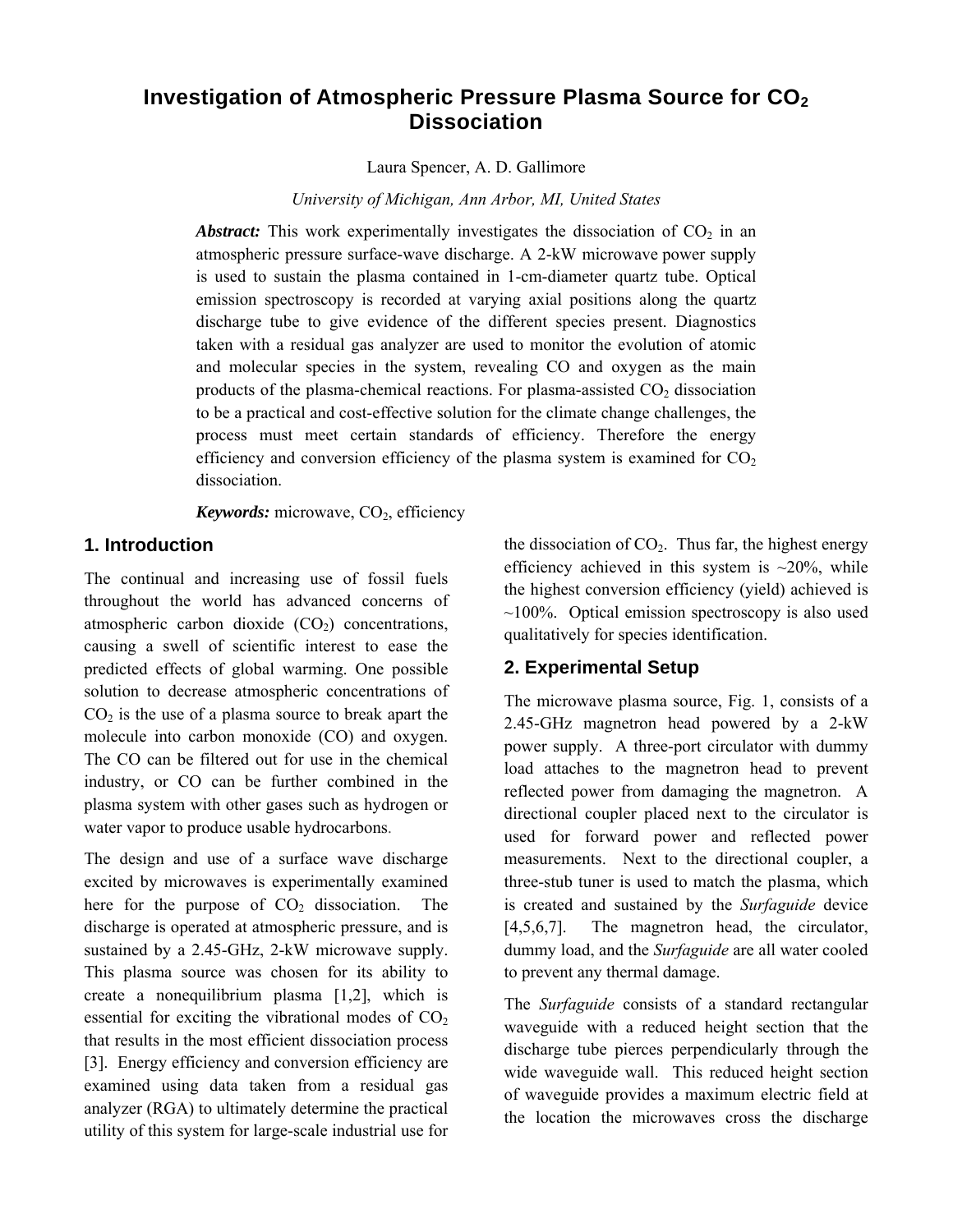tube, enabling for a highly efficient plasma source. Extending above and below the *Surfaguide* are two bronze cylindrical waveguides, 33 cm in length, which encase the discharge tube to prevent the emission of microwave radiation. In order to visualize the plasma and use emission spectroscopy diagnostics, 5-mm-diameter holes spaced 3.8 cm apart were placed axially along one face of each cylindrical waveguide. The discharge tube is a 10 mm-ID quartz tube 107 cm in length, surrounded by a larger 38-mm-ID quartz cooling jacket 66 cm in length through which a cooling fluid flows to prevent melting of the quartz discharge tube. The cooling fluid, polydimethylsiloxane, was chosen for its low microwave absorption, low viscosity, and high optical transmission [8,9]. The fluid passes through a recirculating chiller with heat exchanger, Polyscience Model 6860T, to keep the fluid at a desired temperature.



**Figure 1.** *Microwave plasma setup. 1) 2-kW power supply, 2) Magnetron head, 3) Three-port circulator, 4) Dummy load, 5) Directional coupler, 6) Power meters, 7) Three-stub tuner, 8) Sliding short circuit, 9) RGA, 10) Turbo pump.*

# **3. Diagnostics**

#### *A) Mass Spectrometry*

A Stanford Research Systems RGA100 residual gas analyzer is used in all experiments to identify the species present in the system. The maximum allowable operating pressure of the RGA is  $10^{-4}$  torr, which is much lower than the plasma discharge operating regime of atmospheric pressure. To accommodate the pressure requirements of the RGA, a separate chamber evacuated by a Varian V70LP

turbomolecular pump was used to house the RGA, reaching a base pressure of  $10^{-9}$  torr. Also attached to the chamber was an ion gauge for pressure measurement and a 0.102-mm-ID fused silica capillary column 4 m in length. One end of the capillary column is at atmospheric pressure and is inserted into the exhaust end of the discharge tube for plasma species measurement. The other end of the column is attached to the RGA chamber. The length and ID of this capillary is able to maintain a pressure of  $6x10^{-5}$  torr inside the RGA chamber, while remaining open to atmosphere at one end.

In order to extract quantitative information from RGA spectra, a calibration must be performed for each gas species to be identified in the plasma. The RGA was calibrated using the method described by Nguyen [10] in which a known fixed amount of argon flows into the plasma chamber with a varying amount of the target gas species (e.g. CO) to be identified. A calibration factor can be determined from the ratios of the partial pressure of Ar and the target gas and from the known flow rates of each gas. Once the calibration factor is found, a flow rate of the species created in the plasma discharge can be calculated from Eq. 1.

$$
\dot{m}_i = \frac{\dot{m}_{Ar}}{CF} \frac{P_i}{P_{Ar}} \tag{1}
$$

In Eq. 1,  $\dot{m}_i$  is the plasma produced flow rate of the species in question,  $\dot{m}_{Ar}$  is the constant flow rate of Ar,  $CF$  is the calibration factor,  $P_i$  is the partial pressure of the target species in question, while *PAr* is the partial pressure of Ar. The ratio of partial pressures can be plotted vs. the ratio of flow rates for  $CO<sub>2</sub>$ ,  $CO<sub>2</sub>$  and  $O<sub>2</sub>$  and a linear relationship should be found. The slope of the line represents CF.

#### *B) Error Analysis*

For all RGA data presented here, results shown are the mean values of a sample of measurements. Error bars represent one standard deviation among the spread in the measurement sample, which includes error from flow control instrument measurements. The sample size for the calibration data is four sets with three spectra for each data point. The sample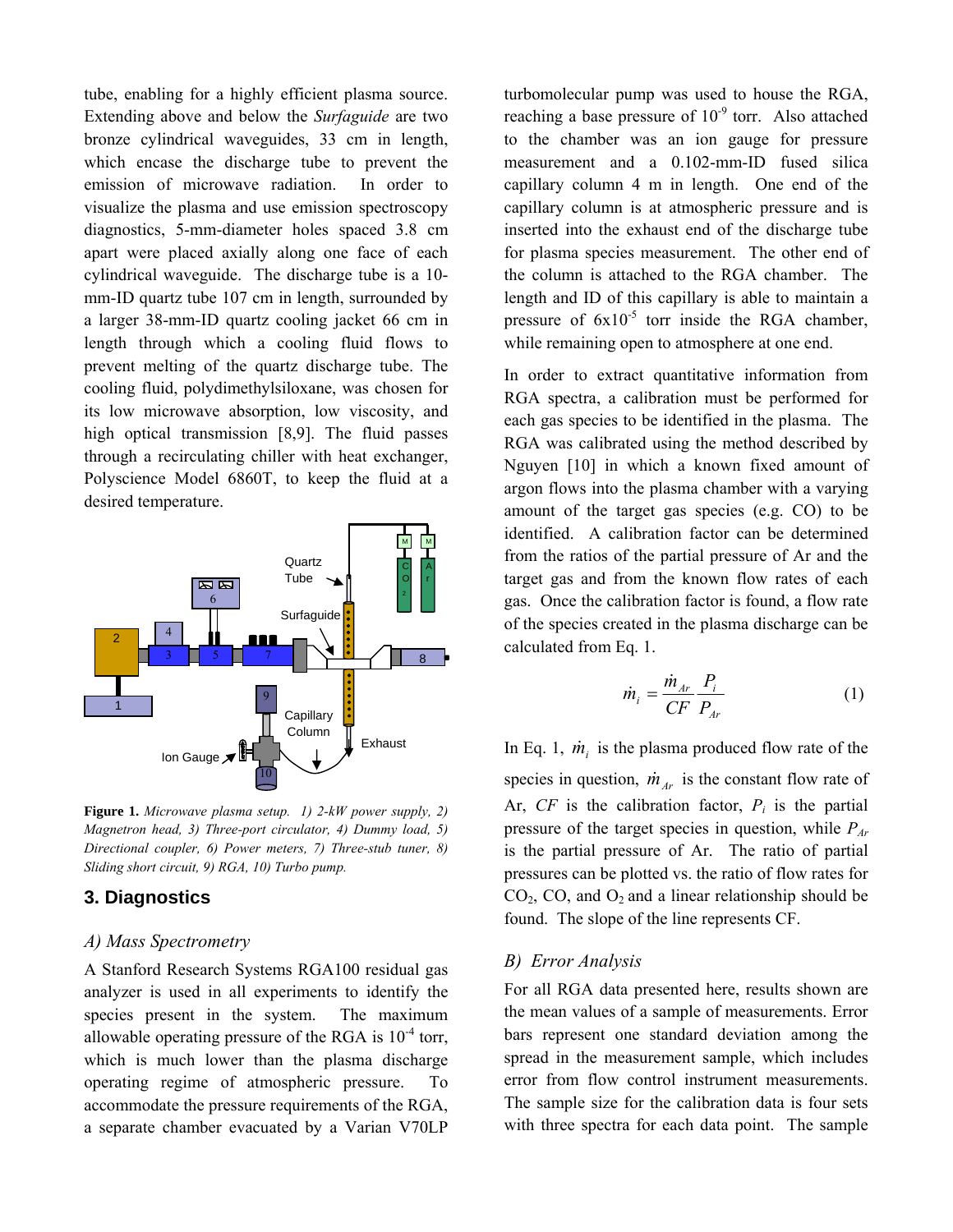size for the  $CO<sub>2</sub>$  plasma species measurements is two sets of data with three spectra for each data point.

#### *C) Optical Emission Spectroscopy*

The Ocean Optics HR4000 spectrometer is used to take optical emission data in the visible region from 400 – 800 nm with an optical resolution of 0.22 nm at FWHM. Currently the optical emission spectrum can only give information on the radiative species in the visible region. With the installation of a more defined grating providing increased resolution, the optical emission data can be used in conjunction with SpecAir to gain information on the rotation and vibrational plasma temperatures.

#### **4. Results and Discussion**

In this experiment only two parameters were varied: the ratio of  $CO<sub>2</sub>$ :Ar and the microwave power. The flow rate of  $CO<sub>2</sub>$  ranged from 1 to 8 slm, while the flow rate of Ar was kept at a constant of 6 or 8 slm. The power ranged from 1 to 2 kW. First the plasma was ignited using a tesla coil with only Ar flowing through the discharge tube. Then  $CO<sub>2</sub>$  was slowly added in small increments to keep the reflected power below 10 W until the desired  $CO<sub>2</sub>$  flow rate was reached.

#### *A) Optical Emission Species*

To sustain the discharge with the addition of high amounts of  $CO<sub>2</sub>$  (>100 sccm), the power must remain at 1000 W or greater. Below this threshold, the plasma extinguishes from lack of electrons. As  $CO<sub>2</sub>$  is introduced into the discharge the energy switches to vibrational excitation of  $CO<sub>2</sub>$  rather than ionization. Since Ar is easily ionized, it is used as the background gas to supply electrons. This effect is experimentally observed in the emission spectrum shown in Figure 2. Both spectra have been normalized to the largest intensity of the pure Ar spectrum. The red solid line represents the 1-kW pure Ar discharge with a flow rate of 6 slm and with forward microwave power. The strong Ar neutral lines are the dominant species present in the spectrum. The blue dotted line represents the spectrum after 1 slm of  $CO<sub>2</sub>$  is added to the discharge at 1.5 kW of forward microwave power.

All of the Ar neutral lines disappear and the dominant spectral lines are the  $C_2$  Swan Band System showing band heads at  $(0,0)$ ,  $(1,0)$ , and  $(0,1)$ , 516, 473, 562 nm respectively [11]. A weaker O I line is present at 777 nm as well as O II around 425 nm. A small amount of the N I line near 744 nm is also evident.

The absence of the Ar neutral lines indicates that most of the Ar is becoming ionized and serving as the main electron production mechanism. The presence of the  $C_2$  Swan Band system indicates that carbon is being generated either from  $CO<sub>2</sub>$  or  $CO<sub>2</sub>$ . It is unlikely that the reaction  $CO_2 \rightarrow C(s) + O_2$  is responsible because of the high energy required, Δ*H=*11.5 eV/mol. However the reaction CO + CO  $\rightarrow$  CO<sub>2</sub> + C requires only 5.5 eV/mol with  $E_a$  = 6 eV and leads to the formation of C atoms in the gas phase free to combine with other carbon atoms to form  $C_2$ . This reaction is accelerated by vibrational and electronic excitation of CO molecules, which is easily stimulated in nonequilibrium plasmas [3]. The intensity of the  $C_2$  band is relatively weak due to the rapid reverse reaction  $C + CO_2 \rightarrow CO + CO$  with  $E_a = 0.5$  eV. There are no  $CO_2$  bands in the spectrum because  $CO<sub>2</sub>$  is transparent in the visible region and under these operating conditions the majority of  $CO<sub>2</sub>$  is converted to CO [11].



**Figure 2.** *Optical emission spectrum for a pure Ar discharge at 6 slm and 1 kW of microwave power (solid red), and 6:1 slm Ar:CO2 discharge at 1.5 kW (blue dotted).*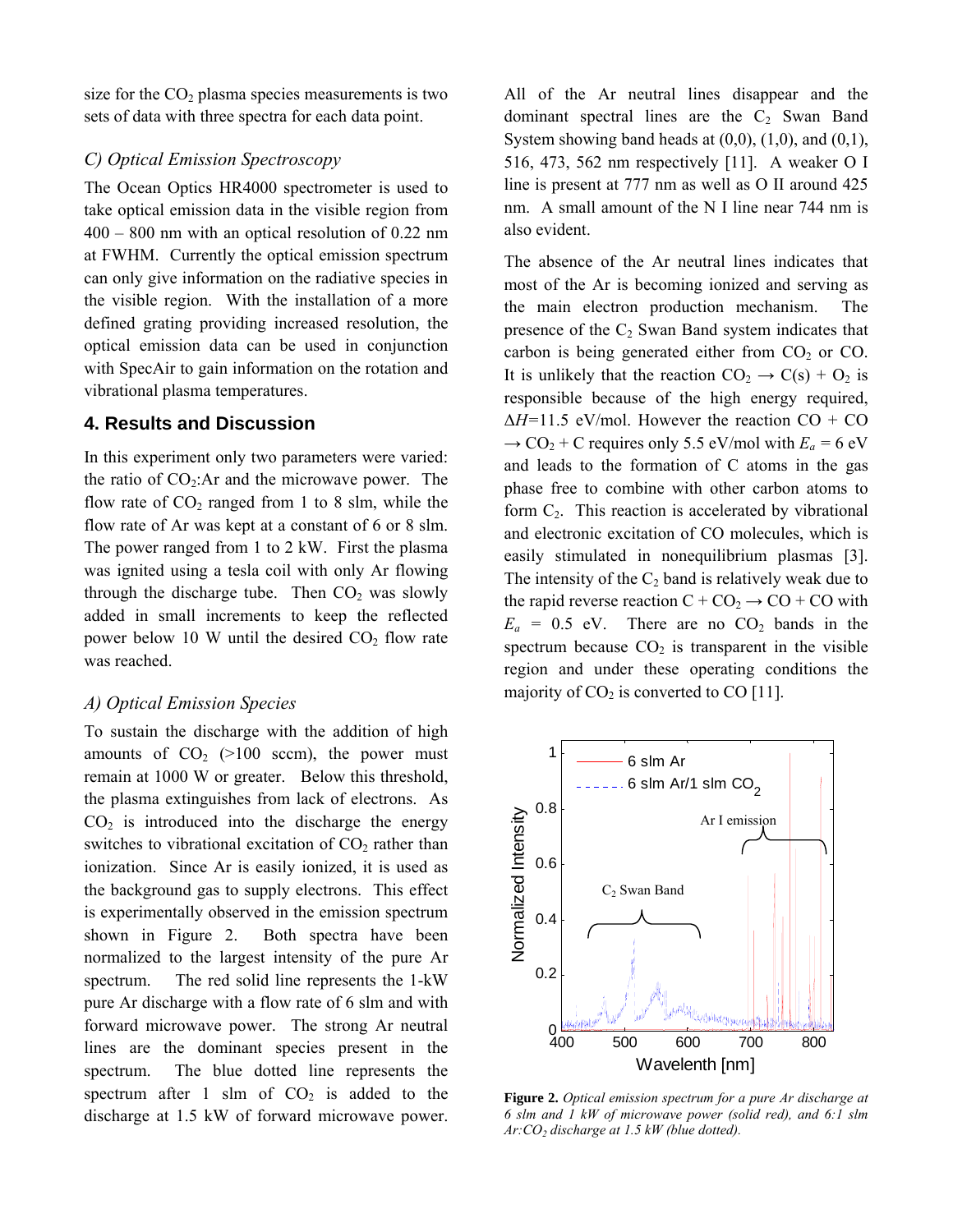The total enthalpy of  $CO<sub>2</sub>$  decomposition can be represented by

$$
CO_2 \rightarrow CO + \frac{1}{2}O_2, \ \Delta H = 2.9 \text{ eV/mol.}
$$
 (2)

From (2) CO and  $O_2$  are expected to be the main products of dissociation in the plasma system. Thus, the energy efficiency can be examined by determining the amount of CO produced in the system using mass spectrometry data. Eq. 1 defines the relationship between the partial pressure measurements taken by the RGA and the flow rate of species leaving the system, which is used to calculate the production of CO.

The energy efficiency is defined as

$$
\eta = \frac{\Delta H}{E_{CO}} = \alpha \cdot \frac{\Delta H}{E_v} = \dot{m}_{C0out} \cdot \frac{2.9}{power} \,. \tag{3}
$$

As explained in [3,12], Δ*H* is the dissociation enthalpy and  $E_{CO}$  is the actual energy cost to create one CO molecule in the plasma system.  $E_{CO}$  can be defined as the ratio of specific energy input, *Ev* (given by the ratio of microwave power to  $CO<sub>2</sub>$  flow rate into the system), to conversion efficiency, *α*. The conversion efficiency is defined as

$$
\alpha = \frac{\dot{m}_{\text{C0out}}}{\dot{m}_{\text{C0}_2}} \tag{4}
$$

The energy efficiency is plotted in Figure 3 for varying flow rates of  $CO<sub>2</sub>$  from 1 to 8 slm for operating condition of 6 slm Ar and 8 slm Ar. The highest energy efficiency achieved under these operating conditions is around 20%. The conversion efficiency is plotted is Figure 4 with maximum conversion reaching about 100%. In both plots the solid markers represent a background gas of 8 slm Ar, and the unfilled markers represent a background gas of 6 slm Ar.

The data trends in Figures 3 and 4 suggest that energy efficiency is inversely proportional to conversion efficiency. These trends are consistent with what was found using a low pressure rf plasma source in [12]. The highest energy efficiency of around 20% occurs for the lowest specific energy of

about 4 eV/mol with 8 slm of  $CO<sub>2</sub>$  flowing in the discharge. Yet this operating condition has the lowest conversion efficiency of about 25%. Likewise, the operating condition with highest conversion efficiency of about 100% at  $E_v = 27$ eV/mol has the lowest energy efficiency of 10%. As the flow rate of  $CO<sub>2</sub>$  increases with the power remaining constant, fewer molecules will be vibrationally excited resulting in a lower conversion rate for low values of specific energy. Both efficiencies are higher for almost all operating conditions when the background is 8 slm Ar versus 6 slm Ar. Since Ar is the main supplier of electrons in the system, as discussed previously, the conditions with a higher flow rate of Ar can produce more electrons leading to higher conversions of  $CO<sub>2</sub>$  to CO.

As discussed in [12], an energy efficiency greater than 50% must be achieved for this technology to be of practical use when a fossil fuel such as natural gas provides the energy source. At a level of  $n \le 50\%$ , the plasma system begins to create more  $CO<sub>2</sub>$ molecules than it can destroy due to the energy required for the chemical reactions to take place. A better option is to use alternative "clean" energy sources to power the  $CO<sub>2</sub>$  reduction system. However the yield of CO molecules tends to drop with high values of *η*. This problem can be solved by installing a recirculating system that separates out the unconverted  $CO<sub>2</sub>$  molecules to be passed through the plasma system until they are converted to CO and  $O<sub>2</sub>$ .

# **5. Conclusion**

The efficiency of  $CO<sub>2</sub>$  dissociation in an atmospheric pressure microwave plasma discharge has been experimentally examined. The highest energy efficiency for the conversion of  $CO<sub>2</sub>$  to  $CO$  achieved thus far in this system is 20% corresponding to a conversion efficiency of 25%. Given the trends in the data, it is expected that higher flow rates of  $CO<sub>2</sub>$ will produce higher values for energy efficiency, though the conversion efficiency may suffer. To address this issue, catalyst material will be injected into the discharge to increase the rate of conversion of  $CO<sub>2</sub>$  to  $CO<sub>2</sub>$ , while maintaining energy efficiency.